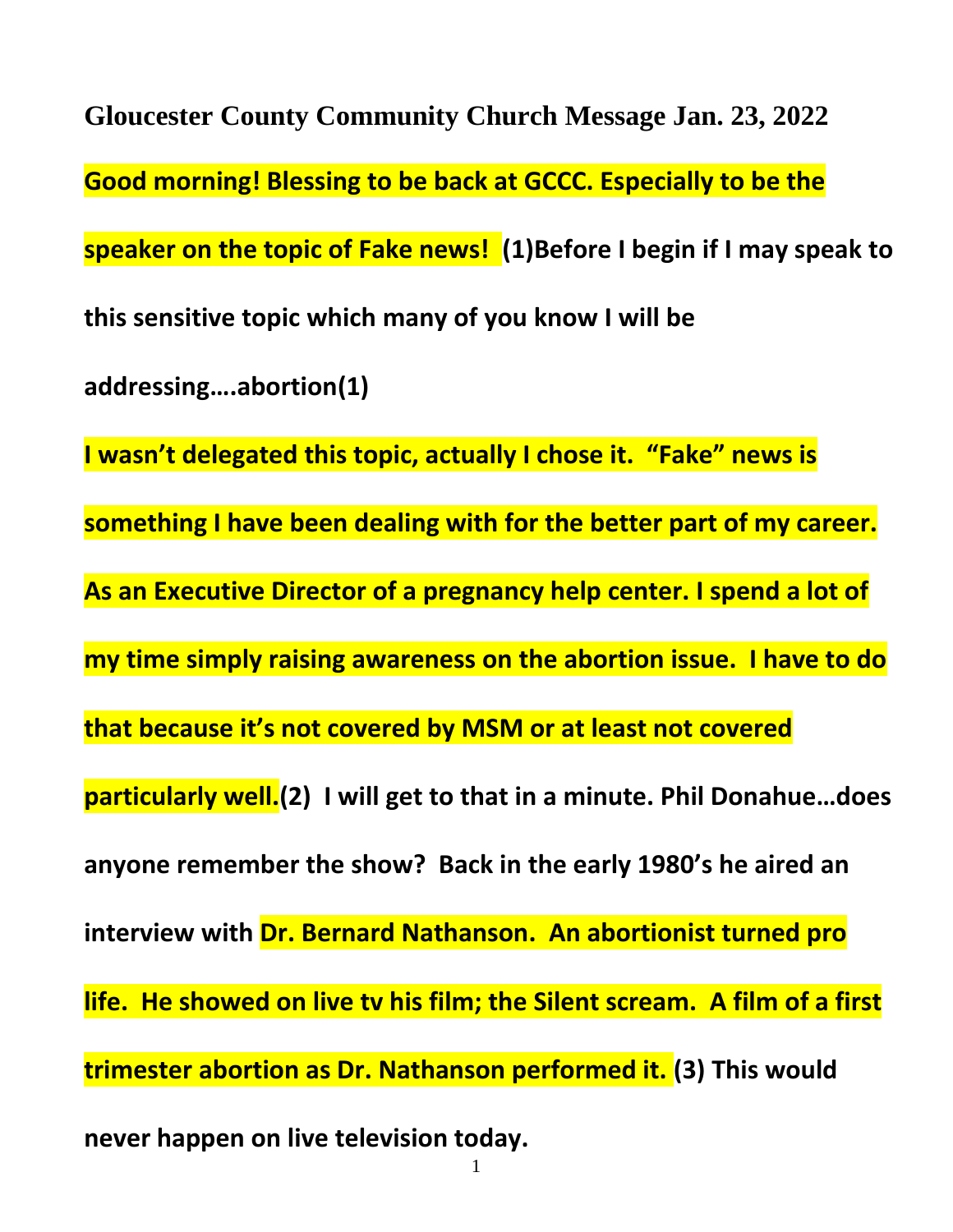**True Investigative reporting has all but disappeared. Reality TV (which isn't really reality) and propaganda news have replaced what used to be legitimate reporting personal feelings about the liberal media.** 

**My progression: I can't watch, I won't watch. Finding other new sources Social media censorship Caution it's a slippery slope Conservative vs crazy Conspiracies Fearmongering too many too much.**

**The death of dialogue**

**Nobody wants to listen; everyone wants to speak, tweet, post, video, text, blog ….etc.. Why can't we have an open dialogue about vaccines or the election irregularities with experts from both sides?? Where it's in a town hall type of format and the audience can submit questions. What are we afraid of? Thousands of portals of communication and no one is really listening. Everyone is talking could this be why God placed masks**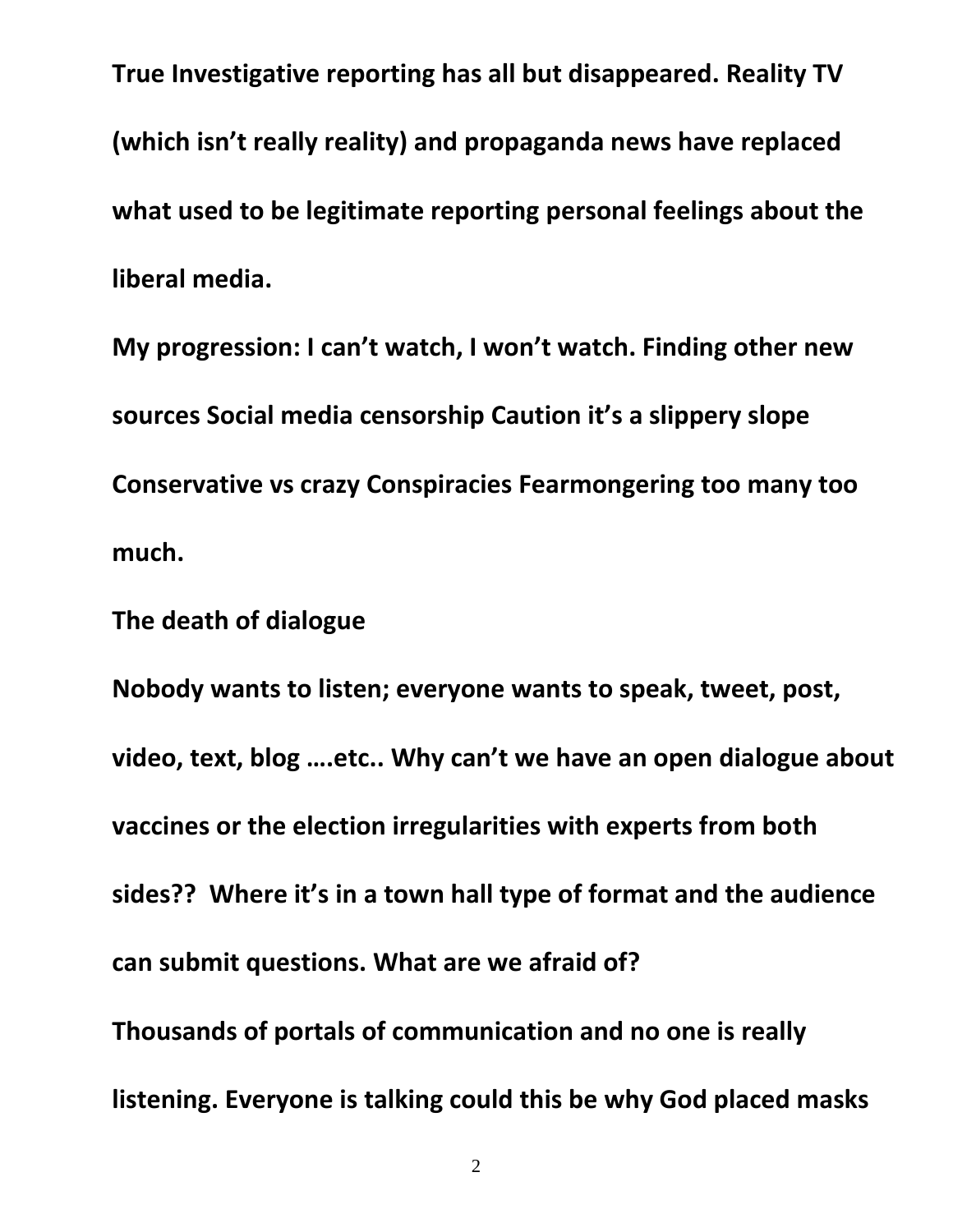**over the mouths of the entire world. Maybe the masks will come off when we get the message. Remember St. Steven (right before they stoned him they were screaming and covering their ears because they couldn't bear his message. Acts 7:57)(4)**

**This anger comes from fear. What is being said is too hard to accept so we silence the speaker through intimidation/violence. We have had some informal threats against the ministry. A few outbursts at our mobile unit location and people a few times have walked out of church while presenting on this topic. Things are heating up though as colleagues of mine had to hire bodyguards so they can speak on college campuses. At the colleges' suggestion. What I hope to accomplish through this message Renew the cause for love 1 John 4:18 (click); Raise your awareness Hosea 4:6 (click); Inspire change Prov. 4 (5)**

**What is fake news? This term was brought to life by a former president, but I think it's the wrong terminology; from Dennis**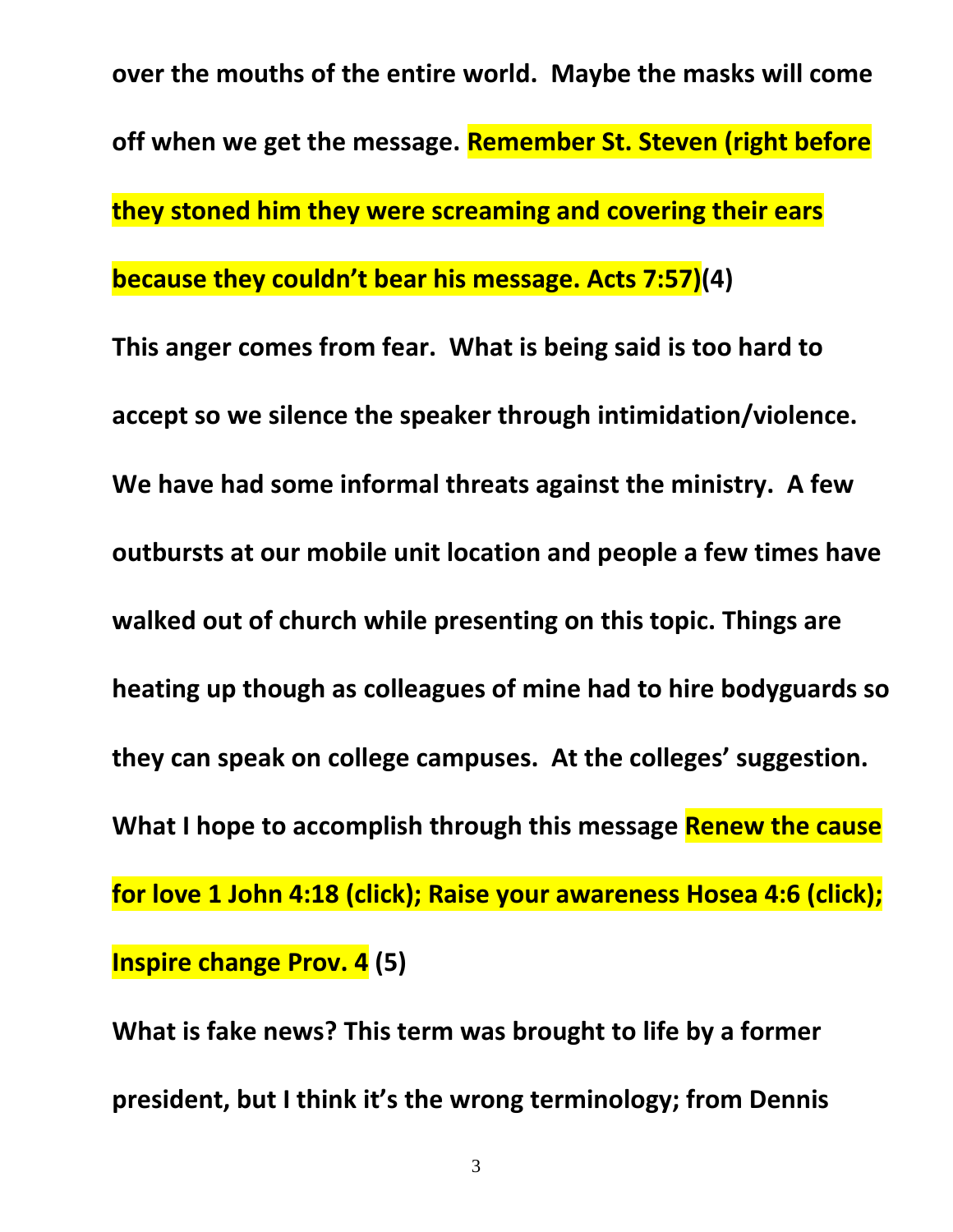**Prager News with omission of information Often False or deceptive facts A Bias narrative. Right, left and nothing in between Right wing slant / fox news Progressive left; ABC, CBS, NBC, MSNBC, CNN/10x the viewership combined of Fox These networks confirm their own prejudices But are they doing this deliberately or are they simply speaking from their own humanistic secular world view. I think it's both. Example: only covid deaths posted never recoveries Who Told You That? Genesis 3:1-11 3 Now the serpent was more crafty than any of the wild animals the Lord God had made. He said to the woman, "Did God really say, 'You must not eat from any tree in the garden'?"2 The woman said to the serpent, "We may eat fruit from the trees in the garden, 3 but God did say, 'You must not eat fruit from the tree that is in the middle of the garden, and you must not touch it, or you will die.'"4 "You will not certainly die," the serpent said to the woman. 5 "For God knows that when you eat from it your eyes will be opened, and**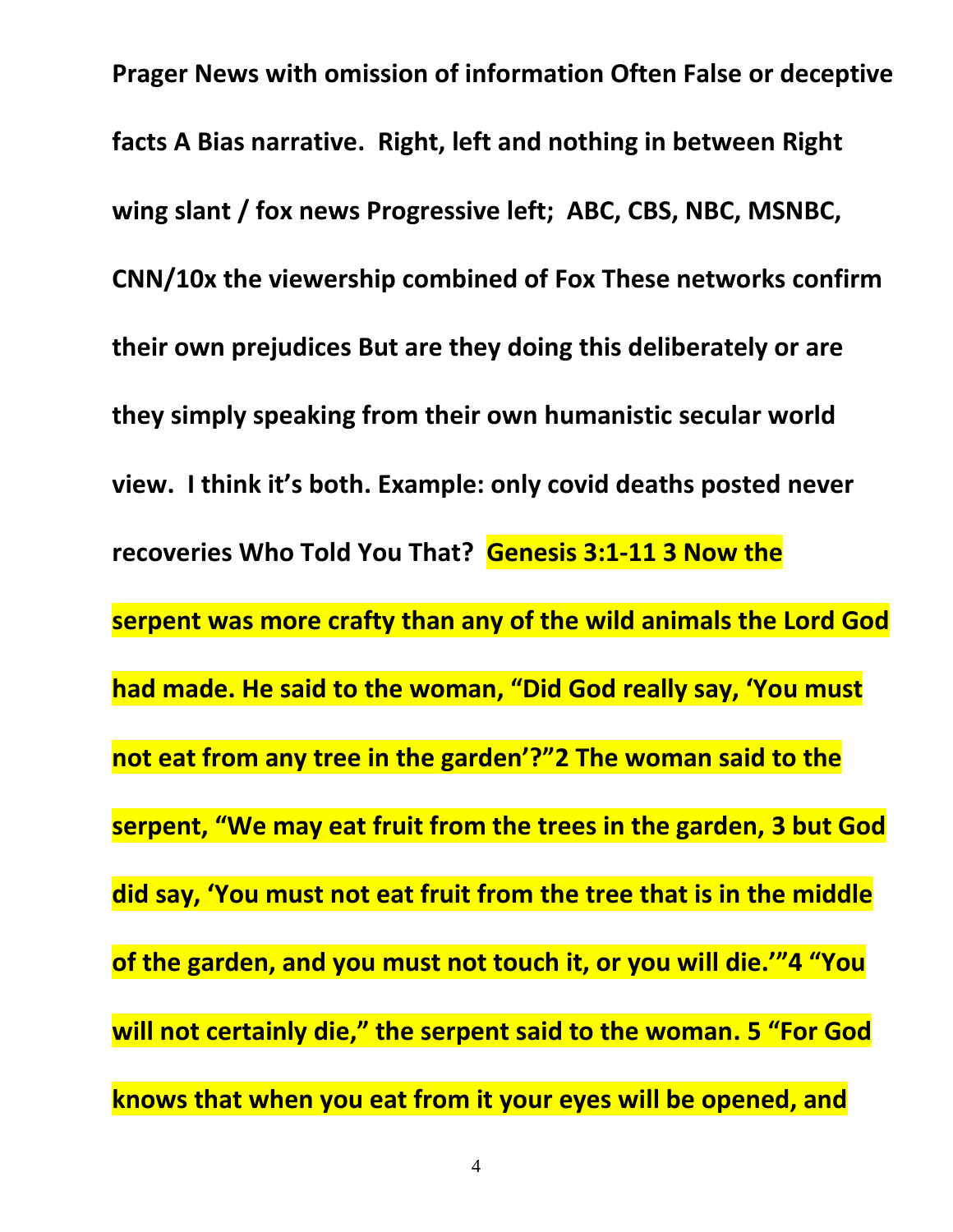**you will be like God, knowing good and evil."6 When the woman saw that the fruit of the tree was good for food and pleasing to the eye, and also desirable for gaining wisdom, she took some and ate it. She also gave some to her husband, who was with her, and he ate it. 7 Then the eyes of both of them were opened, and they realized they were naked; so they sewed fig leaves together and made coverings for themselves.8 Then the man and his wife heard the sound of the Lord God as he was walking in the garden in the cool of the day, and they hid from the Lord God among the trees of the garden. 9 But the Lord God called to the man, "Where are you?"10 He answered, "I heard you in the garden, and I was afraid because I was naked; so I hid."11 And he said, "Who told you that you were naked? Have you eaten from the tree that I commanded you not to eat from?"(6)**

**Let us pray**

**The characters The deceiver-the serpent**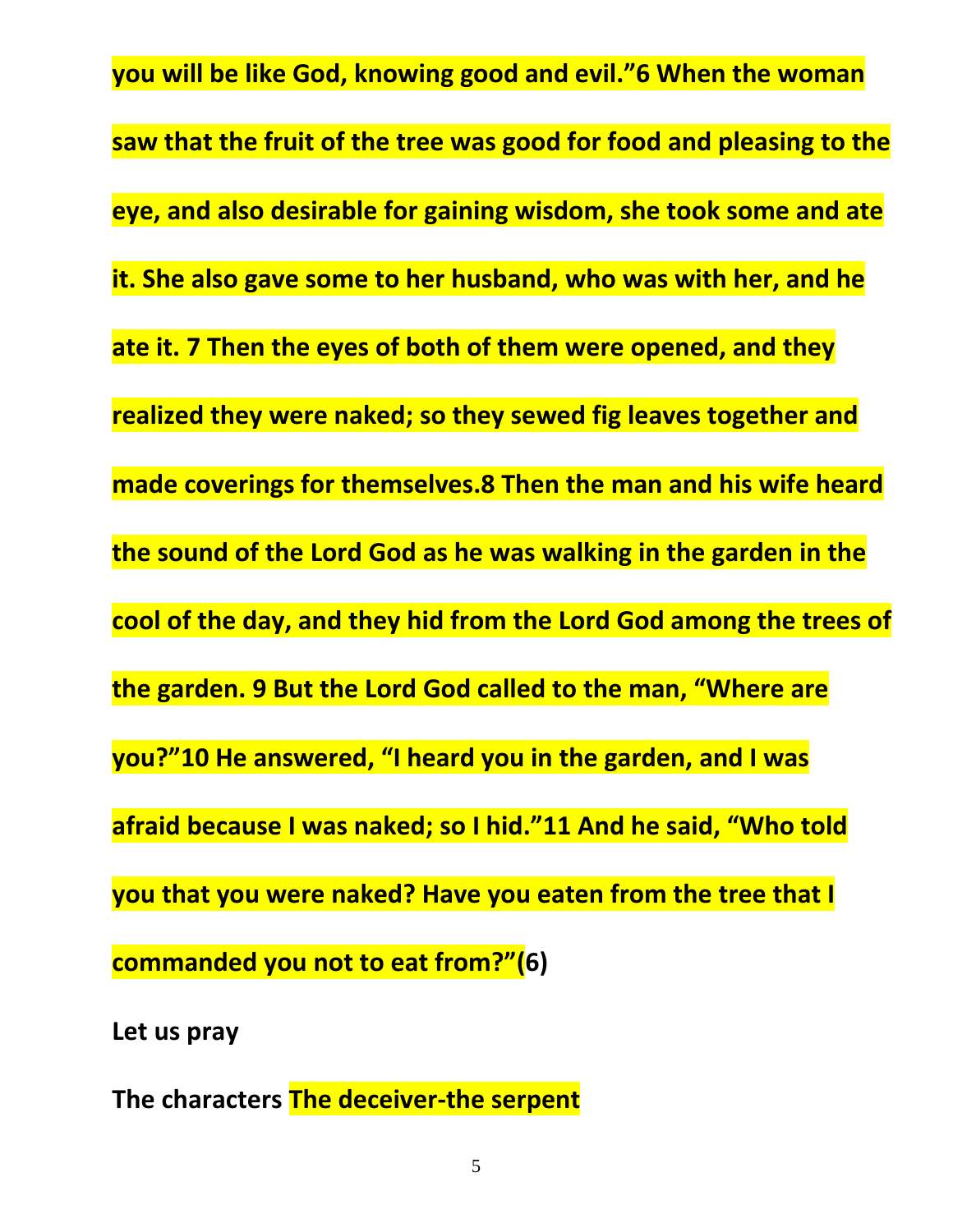**The question to open the can of worms: Did God really say? Undermining the truth from the jump Testing her knowledge of God's word He gave half-truths but just enough to tempt Eve. His agenda; destroy the relationship between God and man He looked harmless so it was a subtle offering of something appealing (click) The ill informed-Eve She didn't know what God really said and this led to her ultimate demise, look at Gen 2:16 And the Lord God commanded man You are free to eat from any tree in the garden, but you must not eat from the tree of the knowledge of good and evil for when you eat from it you will certainly die. God never said anything about touching only eating. Consider the idea that because Eve believed touching would kill her then when she touched it and nothing happened, she probably figured then eating must be ok too! She never even inquired of her**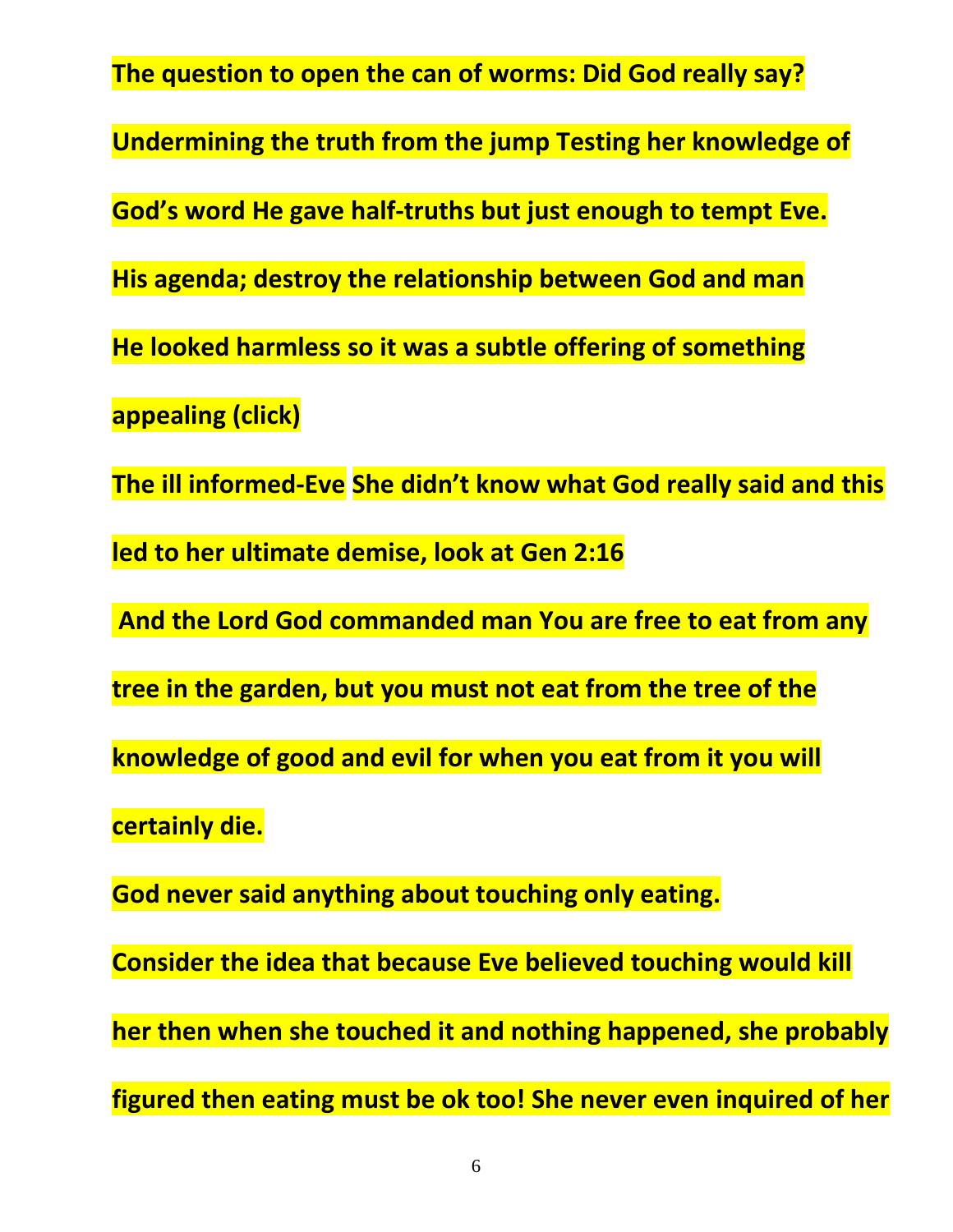**husband or God about what the serpent was telling her She blindly** 

**followed a stranger's voice not a trusted voice(click)**

**The apathetic-Adam**

**He didn't speak up. He stood by and watched it happen. He was** 

**right there Gen. 3:6 who was with her, because she gave it to her** 

**husband His silence made him complicit.(click)**

**Truth giver-God**

**God's questions where are you and Who told you that? Truth** 

**causes us to come to grips with reality. He knew where they were** 

**and He knew who was responsible but He still asked, why?**

**Because the beginning of forgiveness is confession of guilt by the** 

**guilty. Ultimately, they never confess only play the blame game** 

**which tells us something else about the truth giver He LOVED**

**While they stood there hiding in shame not when they asked** 

**forgiveness; He still covered their nakedness Eventually promising**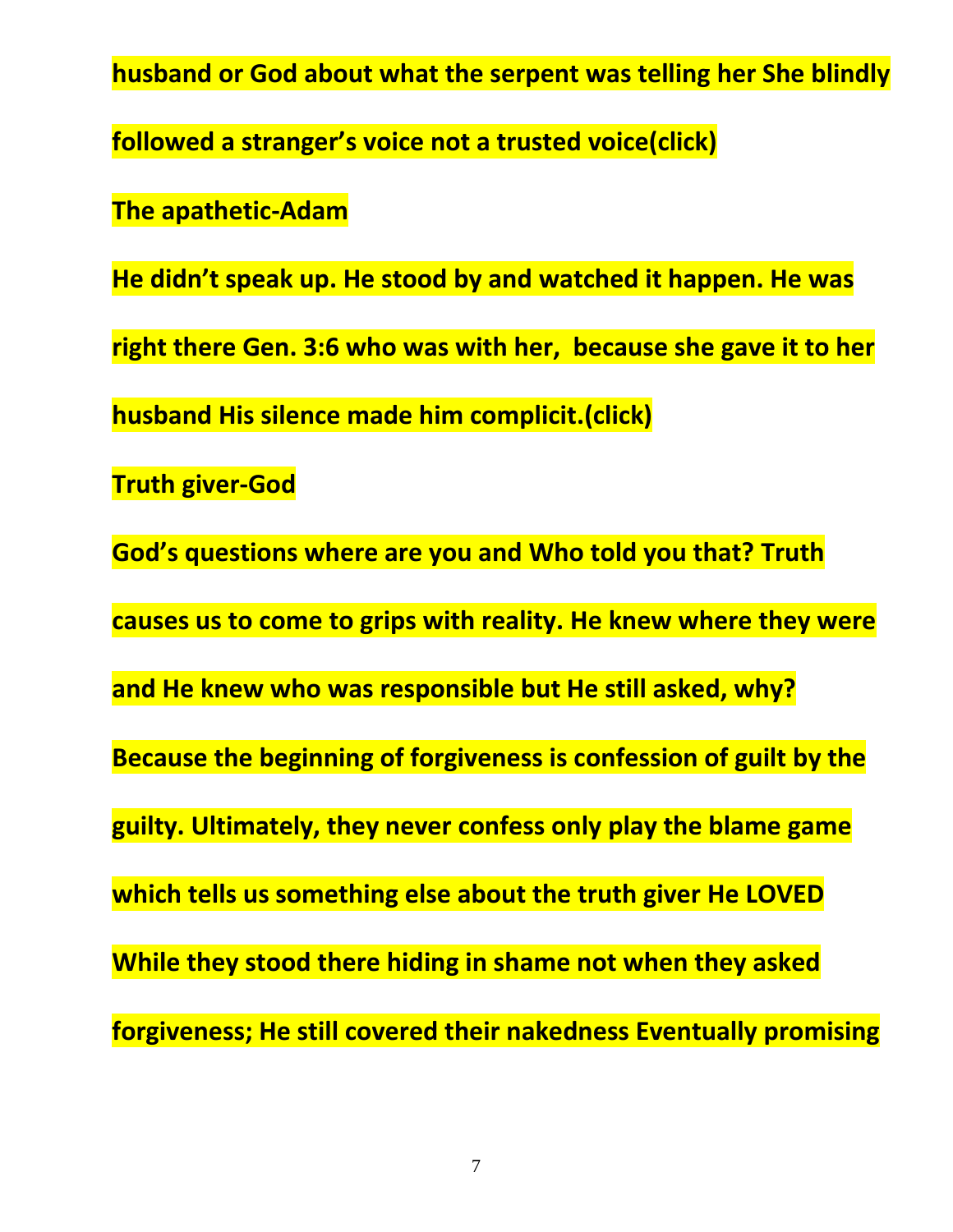**their salvation through a redeemer. He kept His word. He** 

**communicated the consequences.(click)(7)**

**The very first story with tension in all of scripture is a snapshot of exactly where we are today.**

**Today, we have two groups of people; the unknowledgeable and the apathetic being influenced by two other groups the deceived or the truth givers. This story gives a good example of not only how deceptive information can harm us but how easily it can forever change us. Never can this be seen any clearer today; than in the discussion over abortion.**

**Prior to 1973 all 50 states had laws either outright banning abortion or severely restricting it. How the fake news narrative started regarding abortion;**

**Lie: Make abortion legal and rare**

**Since 1973 there have been over 63 million abortions performed in the United States alone. Nothing rare** 

8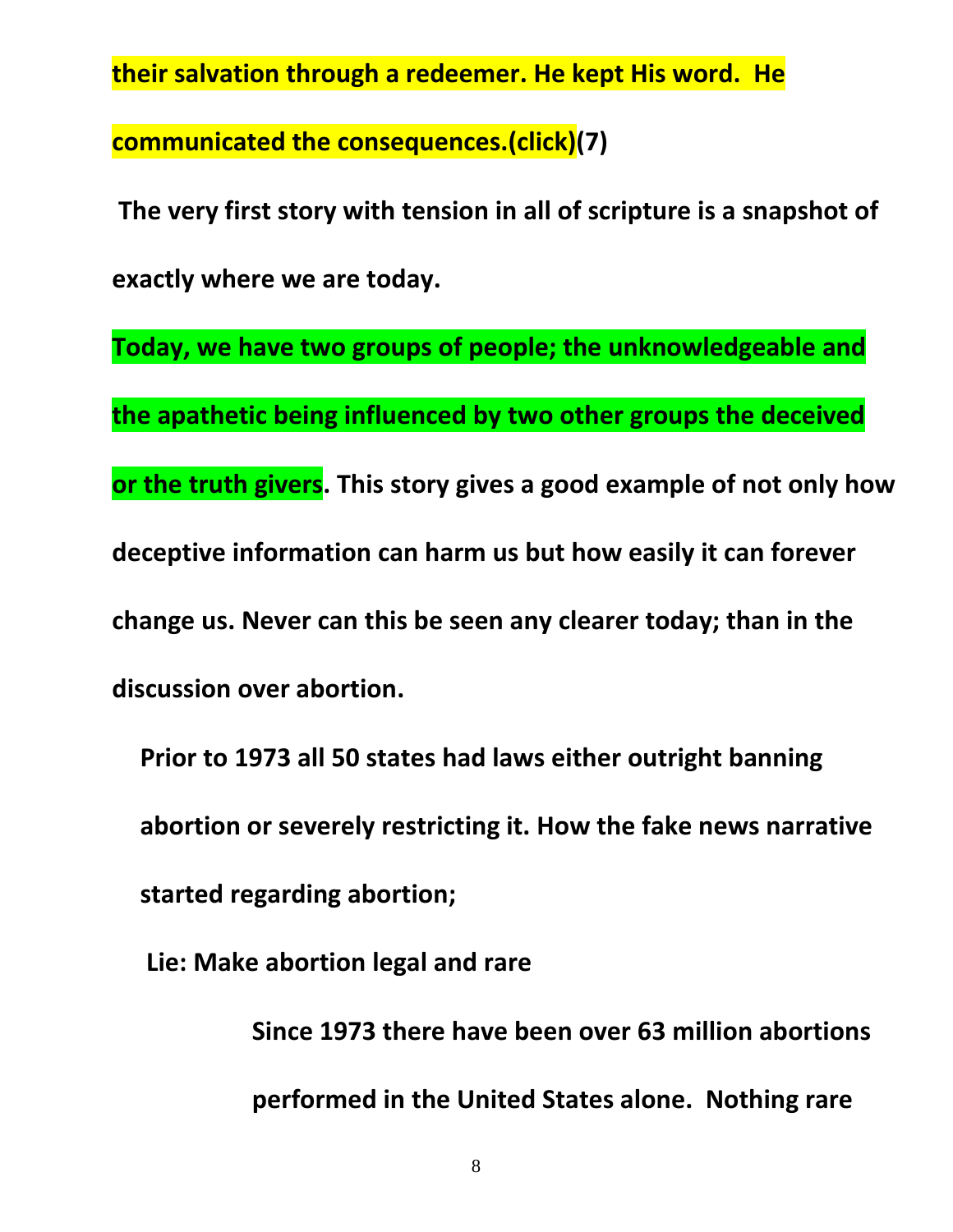**about it as 1 in 4 American women will have had an abortion by 40.**

**Lie: It's my constitutional right**

**Abortion rights are nowhere in the constitution; the 14th amendment says that no state can deprive a person of life, liberty, or property without due process of law.**

**Lie: Outlawing abortion will harm women**

**Abortion is a violent act. Women who have had an abortion often suffer from post traumatic stress related to the abortion. PAS can include addiction, depression, recurring nightmares and even suicide Lie: It's not a baby:** 

> **the use of ultrasound and our knowledge about fetal development shows that as early as 4 weeks a heart beat is detected**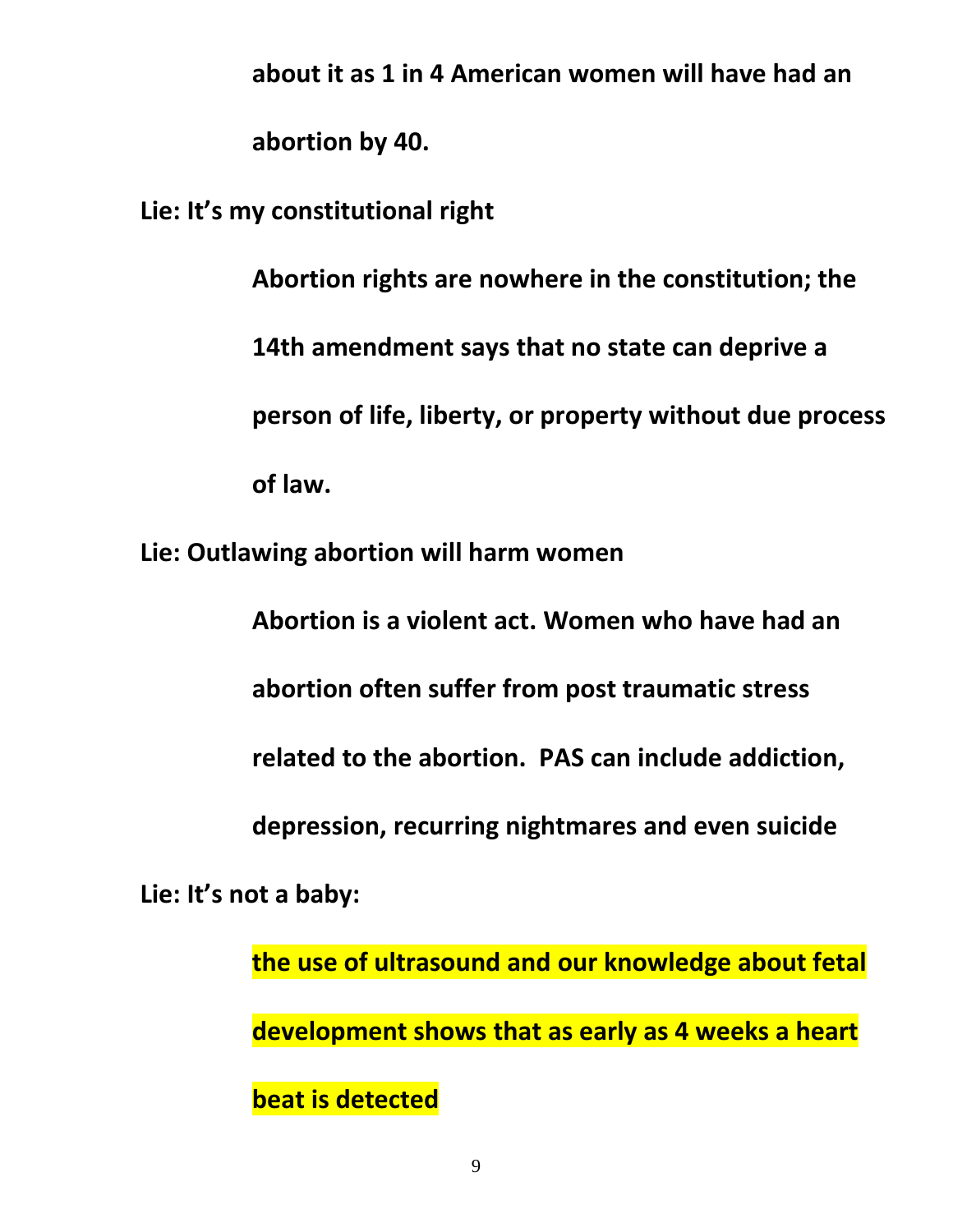**10 weeks and all systems are in place and baby is only** 

**needing to grow**

**The most popular abortion is the abortion pill; RU486 is taken up to 10 weeks of pregnancy, it can be administered through tele-health and recently became allowed to be sent by mail to women(8)**

**The Federalist, a conservative news outlet reported there was an investigation of the University of Pittsburgh, because they were allegedly harvesting fetal tissue from living aborted babies . On MSM this news story was only covered by Fox. As alarming as this report is, it now becomes more clear why procedures like partial birth abortion are so important to the abortion industry.**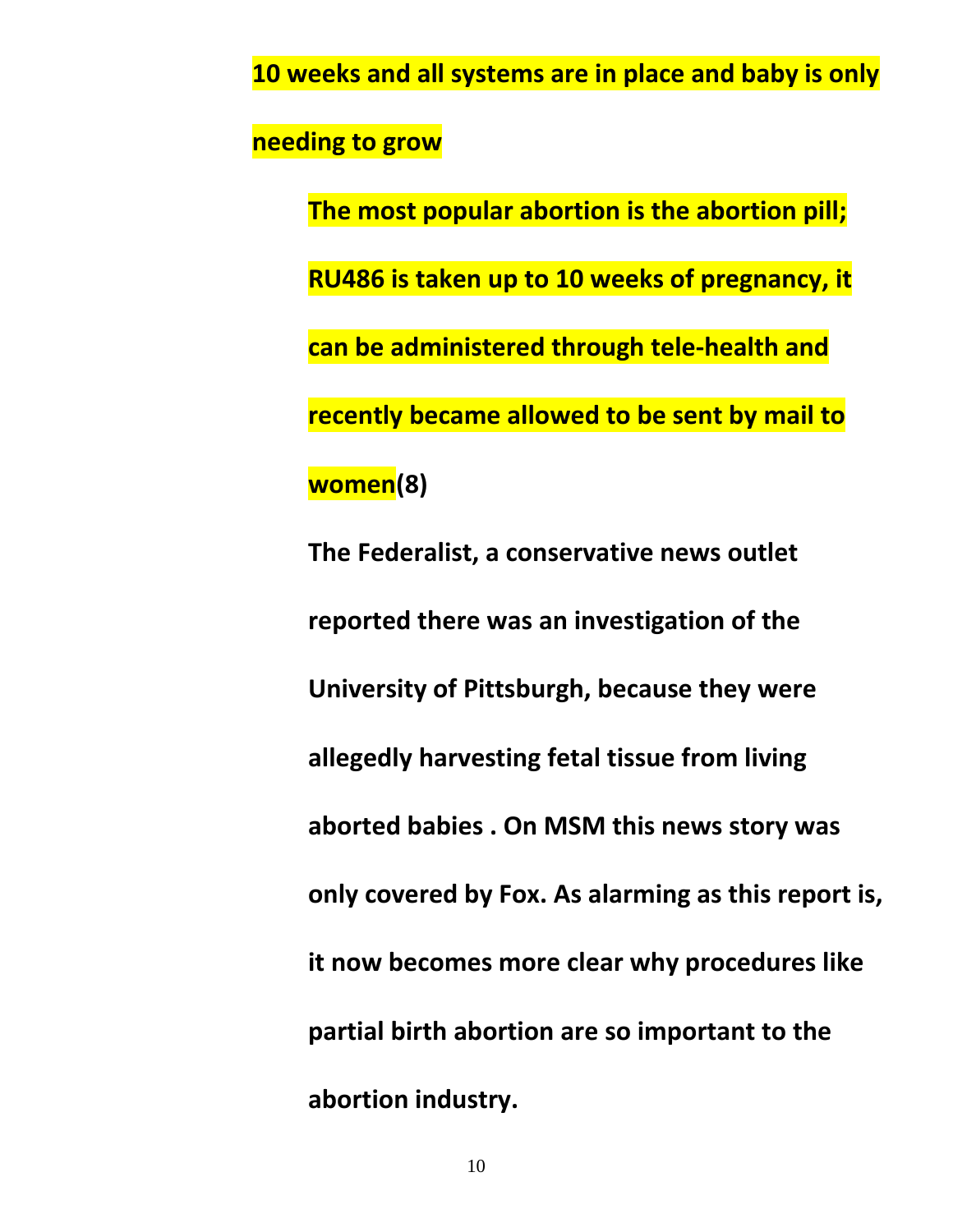**Lie: Only the SCOTUS can change abortion laws in my state There are many states passing laws to limit abortion, NJ is not one of them. NJ has the3rd highest rate of abortion in the U.S. Recently passed NJ Reproductive Freedom Act Allow non physicians to perform abortions Allow abortion up to the last day of pregnancy We did alert our donors to this legislation and directed them to appeal to their assemblymen and senators. I did meet with our State Senator. He did vote "no" but it wasn't enough.** 

**The devaluing of life …How did we get here? If the definition of fake news is where we receive false information or information that omits facts or its facts presented with bias; then Fake news just doesn't**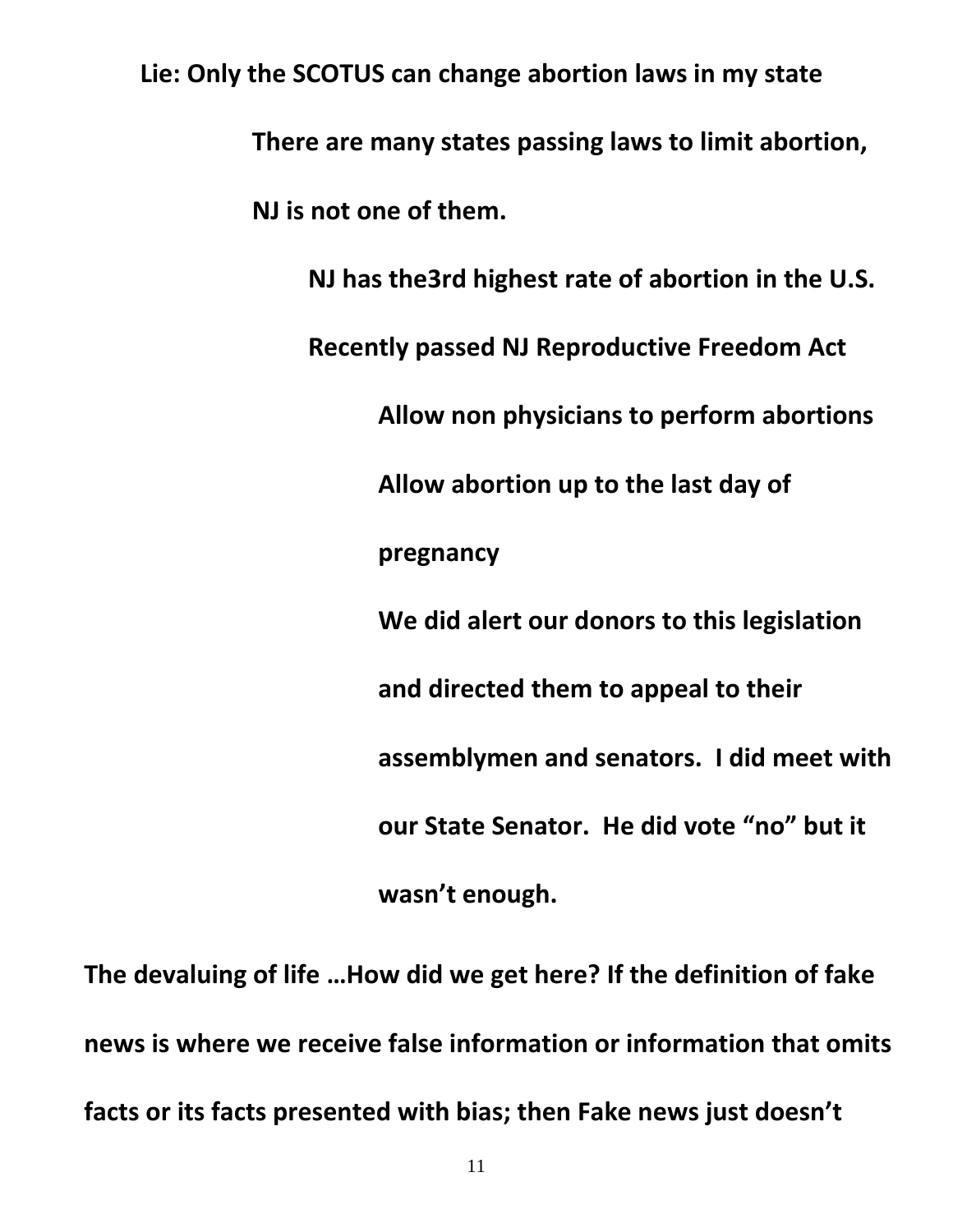**come from MSM. It can also come from places like schools, figures in authority like politicians, or teachers and yes even churches, seminaries and pastors. A slow drift away from the inerrancy of scripture and the sacredness of life as described in the bible was the beginning of the deception. The teaching of evolution in our schools is one example, I remember attending parochial school and in 4th grade religion class we were discussing a topic and I brought up Adam and Eve…. It did not end there in 6th grade….then in high school….what I was being taught that the "stories" in the bible were just that stories, not actual history because they claimed that they contradicted science and history! My HS was the very place that exposed me as a teenager to the horrors of abortion. It was where I saw for the first time the film called "the silent scream". That film changed my life and compelled me to act. That very school who was bold enough to expose the students to the tragedy of abortion, did**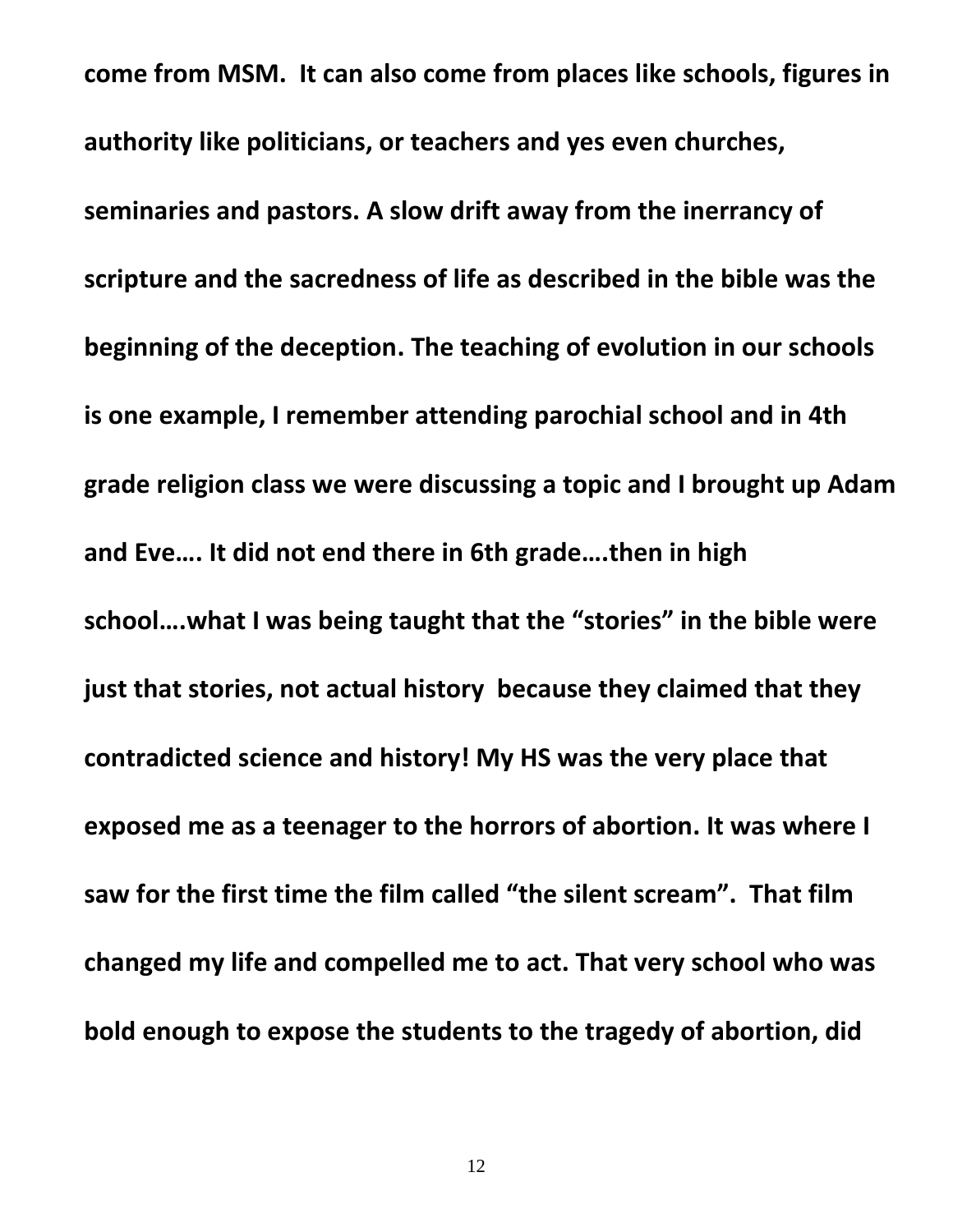**not realize that they themselves were contributing to the root of that tragedy because they were denying the accuracy of scripture. Being told that Scripture is inaccurate is a lie from the pit of hell! Letting theories like Evolution replace Creation is deception. It's the serpent asking all over again; did God really say? Did God really say we are made in His image? If we are not then we become just another cluster of atoms and molecules. Abortion would be considered as part of the survival of the fittest. The great deception as it happened in the garden is happening ALL OVER AGAIN. 2Timothy 4:3- For the time will come when people will not put up with sound doctrine. Instead to suit their own desires, they will gather around them a great number of teachers to say what their itching ears want to hear. They will turn their ears away from the truth and turn aside to myths. (9)**

**When building a house or any structure a contractor's primary tool is a ruler or level. Without it nothing would stay standing for very long. It's their guide for measuring, straightening, and determining if they are on**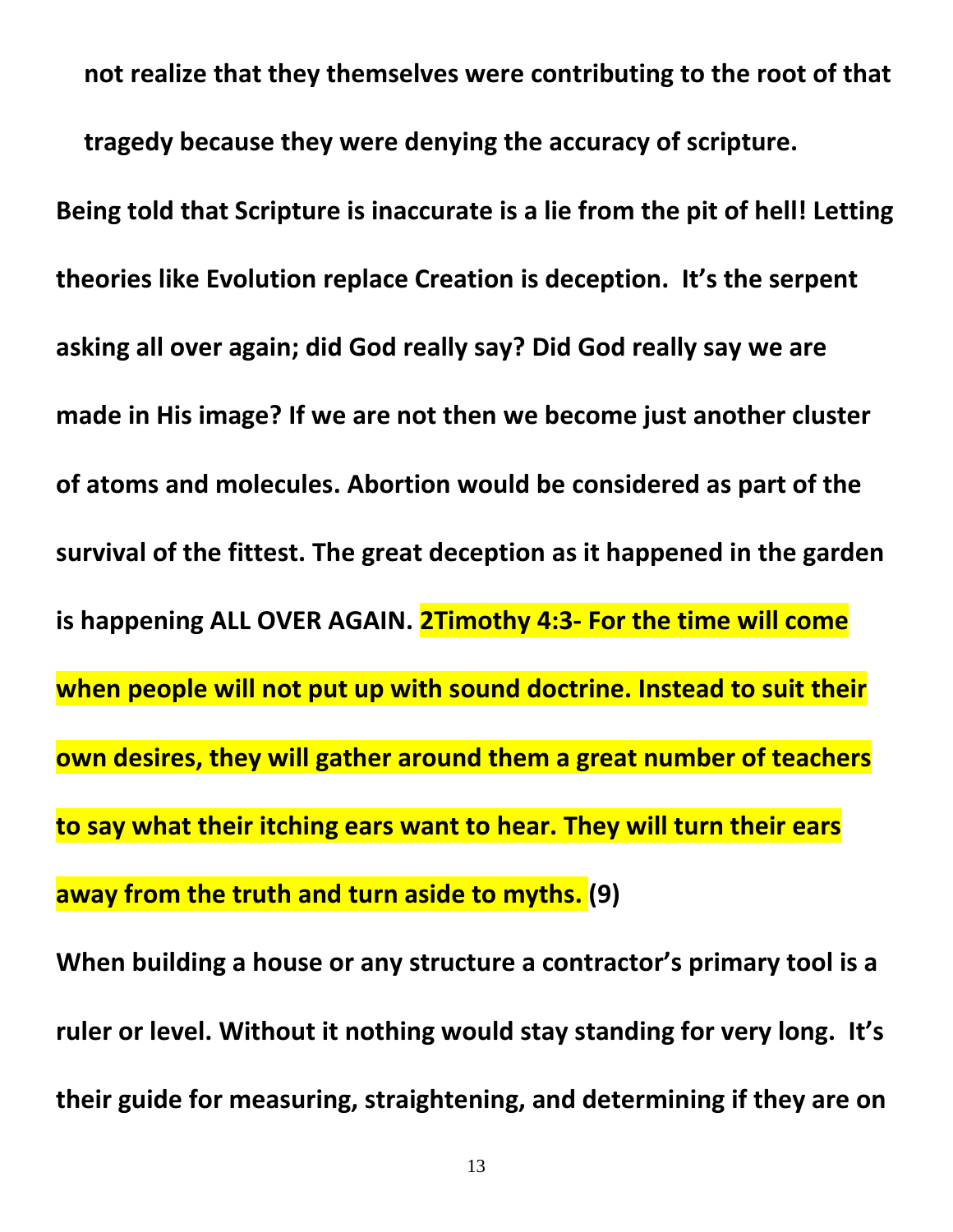**track with the architect's drawings. In the past the absolutes of the Bible provided the basis for law. They were the "ruler" so to speak. Today people plead for laws not based on right or wrong but what will make life comfortable. Facing the truth is too difficult so we silence the truth givers.**

**In summary; we have discussed the real definition of fake news. The origin of deception as it was told in Genesis. The loss of absolutes in our society and how the media and others have contributed to the loss of a biblical values and ultimately the greatest tragedy of our times; abortion.**

**All of us fall into one of the four categories mentioned previously; the deceived, the ill-informed, the apathetic or the truth giver. I believe as Christians God has called us to be truth givers and that means truth in love ALWAYS. The pregnancy center provides a great model for our culture in laying out a strong response to this epidemic of "fake news". There 2700 PHC worldwide. They are truth givers. They are speaking for**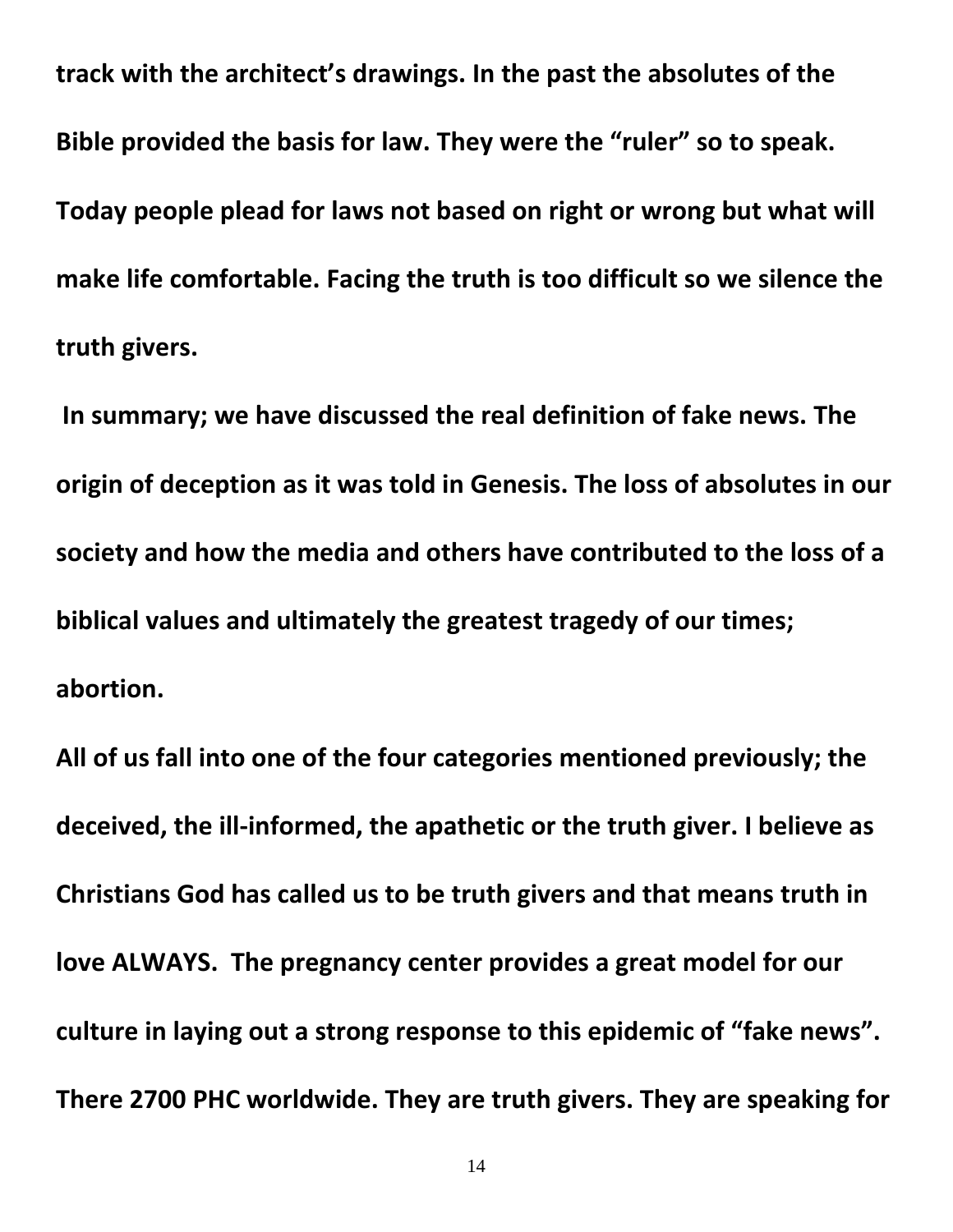**truth and the truth is winning! This is Evangeline and Joelle, they were twins ready to be aborted by their mom because she believed the lie that abortion was the best way to deal with her inability to provide for these babies. She was already had an abortion at 15 and believed it to be her best choice. The truth of an ultrasound and the love of a listening ear from one of our advocates empowered her to make a better choice and she placed her babies up for adoption. Their mom went from being deceived to being a truth giver. She gave life and love to another couple. Our center embraced her BEFORE she ever made one good decision. We didn't judge her. WE heard her!(10)**

**Be Truth Givers**

**Turn off the rhetoric, if its causing division or fear RUN from it Prov. 4 says avoid it at all costs. Get your news from more than one source and do your research and don't blindly follow any fool into a rabbit hole of conspiracies. Ask yourself Who told me that? Know your sources!**